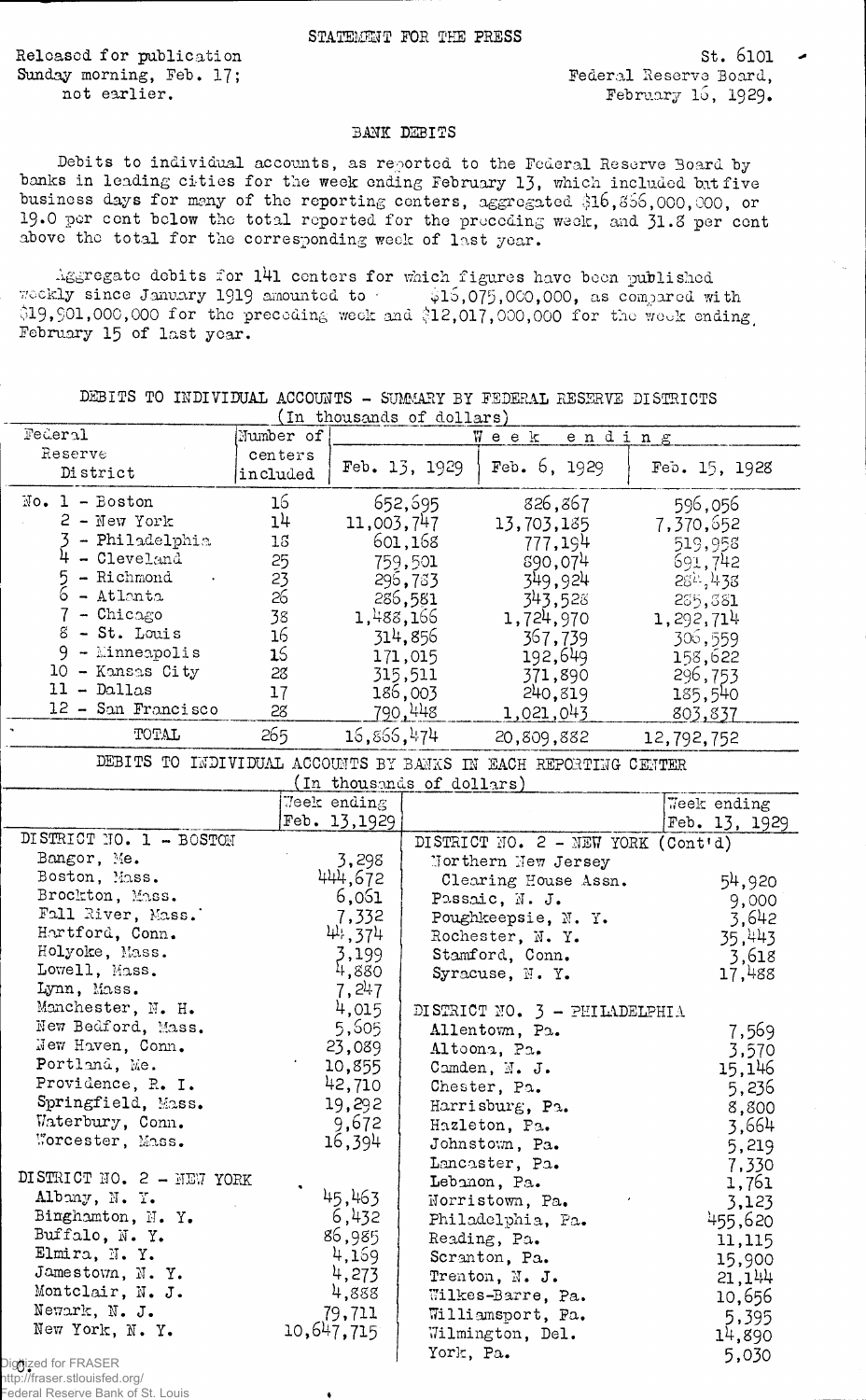DEBITS TO INDIVIDUAL ACCOUNTS BY BANKS IN EACH REPORTING CENTER

|                            |                | (In thousands of dollars)                 | $5:$ $101a$   |
|----------------------------|----------------|-------------------------------------------|---------------|
|                            | Week ending    |                                           | Woek ending   |
|                            | Feb. 13, 1929. |                                           | Feb. 13, 1929 |
| DISTRICT NO. 4 - CLEVELAND |                | DISTRICT NO. $5 - \text{ATLMTA}$ (Contid) |               |
| Akron, Ohio                | 26,964         | Elberton, Ga.                             | 323           |
| Butler, Pa.                | 2,427          | Hattiesburg, Miss.                        | 1,668         |
| Canton, Ohio               | 12,979         | Jackson, Miss.                            | 6,881         |
| Cincinnati, Ohio           | 118,154        | Jacksonville, Fla.                        | 18,003        |
| Cleveland, Ohio            | 202,704        | Knoxville, Tenn.                          | 8,164         |
| Columbus, Ohio             | 44,756         | Macon, Ga.                                | 4,334         |
| Connellsville, Pa.         | 805            | Meridian, Miss.                           | 3,362         |
| Dayton, Ohio               | 18,641         | Miami, Fla.                               | 10,292        |
| Eric, Pa.                  | 8,283          | Mobile, Ala.                              | 7,646         |
| Franklin, Pa.              | 1,139          | Montgomery, Ala.                          | 5,115         |
| Greensburg, Pa.            | 4,382          | Mashville, Tenn.                          | 29,797        |
| Homestead, Pa.             | 1,052          | Newman, Ga.                               | 489           |
|                            |                |                                           | 65,195        |
| Lexington, Ky.             | 9,175          | New Orleans, La.                          |               |
| Lima, Ohio                 | 6,071          | Pensacola, Fla.                           | 1,616         |
| Lorain, Ohio               | 990            | Savannah, Ga.                             | 8,032         |
| Middletown, Ohio           | 2,198          | Tampa, Fla.                               | 8,349         |
| Oil City, Pa.              | 3,474          | Valdosta, Ga.                             | 1,008         |
| Pittsburgh, Pa.            | 213,987        | Vicksburg, Miss.                          | 2,002         |
| Springfield, Ohio          | 4,739          |                                           |               |
| Steubenville, Ohio         | 2,460          | DISTRICT NO. 7 - CHICAGO                  |               |
| Toledo, Ohio               | 43,100         | Adrian, Mich.                             | 816           |
| Marren, Ohio               | 3,203          | Aurora, Ill.                              | 3,091         |
| Theeling, W. Va.           | 10,051         | Battle Creek, Mich.                       | 4,436         |
| Youngstown, Ohio           | 15,288         | Bay City, Mich.                           | 2,805         |
| Zanesville, Ohio           | 2,468          | Bloomington, Ill.                         | 2,630         |
|                            |                | Cedar Rapids, Ia.                         | 7,956         |
| DISTRICT NO. 5 - RICHMOND  |                | Champaign-Urbana, Ill.                    | 3,102         |
| Asheville, N. C.           | 5,215          | Chicago, Ill.                             | 953,946       |
| Baltimore, Md.             | 85,051         | Danville, Ill.                            | 3,412         |
| Charleston, S. C.          | 6,415          | Davenport, Ia.                            | 7,485         |
| Charleston, W. Va.         | 8,672          | Decatur, Ill.                             | 4,323         |
| Charlotte, N. C.           | 12,895         | Des Moines, Ia.                           | 15,123        |
| Columbia, S. C.            | 6,444          | Detroit, Mich.                            | 220,079       |
| Cumberland, Md.            | 2,305          | Dubuque, Iowa                             | 3,144         |
| Danville, Va.              | 2,154          | Flint, Mich.                              | 9,901         |
| Durham, N. C.              | 8,708          | Fort Wayne, Ind.                          | 9,542         |
| Greensboro, N. C.          | 5,568          | Gary, Ind.                                | 5,206         |
| Greenville, S. C.          | 5,541          | Grand Rapids, Mich.                       | 16,918        |
| Hagerstown, Md.            | 2,436          |                                           | 3,167         |
| Huntington,  Va.           | 4,457          | Green Boy, Tis.                           | 3,967         |
| Lynchburg, Va.             | 4,437          | Hammond, Ind.<br>Indianapolis, Ind.       |               |
| Newport News, Va.          | 2,400          |                                           | 44,936        |
| Norfolk, Va.               | 14,649         | Jackson, Mich.                            | 4,982         |
|                            | 4,345          | Kalamazoo, Mich.                          | 5,792         |
| Raleigh, N. C.             | 30,732         | Lansing, Mich.                            | 7,500         |
| Richmond, Va.              | 6,264          | Mason City, Ia.                           | 2,300         |
| Roanoke, Va.               | 3,010          | Milwaukee, Mis.                           | 65,482        |
| Spartanburg, S. C.         |                | Moline, Ill.                              | 2,374         |
| Washington, D. C.          | 61,544         | Muscatine, Ia.                            | 1,437         |
| Wilmington, N. C.          | 3,747          | Oshkosh, Wis.                             | 3,200         |
| Winston-Salem, N. C.       | 8,940          | Peoria, Ill.                              | 11,571        |
|                            |                | Rockford, Ill.                            | 7,670         |
| DISTRICT NO. 6 - ATLANTA   |                | Saginaw, Mich.                            | 6,507         |
| Albany, Ga.                | 893            | Sheboygan, Wis.                           | 3,314         |
| Atlanta, Ga.               | 50,637         | Sioux City, Iowa                          | 12,758        |
| Augusta, Ga.               | 6,024          | South Bend, Ind.                          | 10,409        |
| Birmingham, Ala.           | 29,000         | Springfield, Ill.                         | 7,225         |
| Brunswick, Ga.             | 937            | Terre Haute, Ind.                         | 5,130         |
| Chattanooga, Tenn.         | 11,680         | Waterloo, Ia.                             | 4,530         |
| Columbus, Ga.              | 3,840          |                                           |               |
| Dothan, Ala.               | 789            |                                           |               |

 $\ddot{\phantom{a}}$ 

 $\bar{\beta}$ 

C<br>Digitized for FRASER<br>http://fraser.stlouisfed.org/<br>Federal Reserve Bank of St. Louis